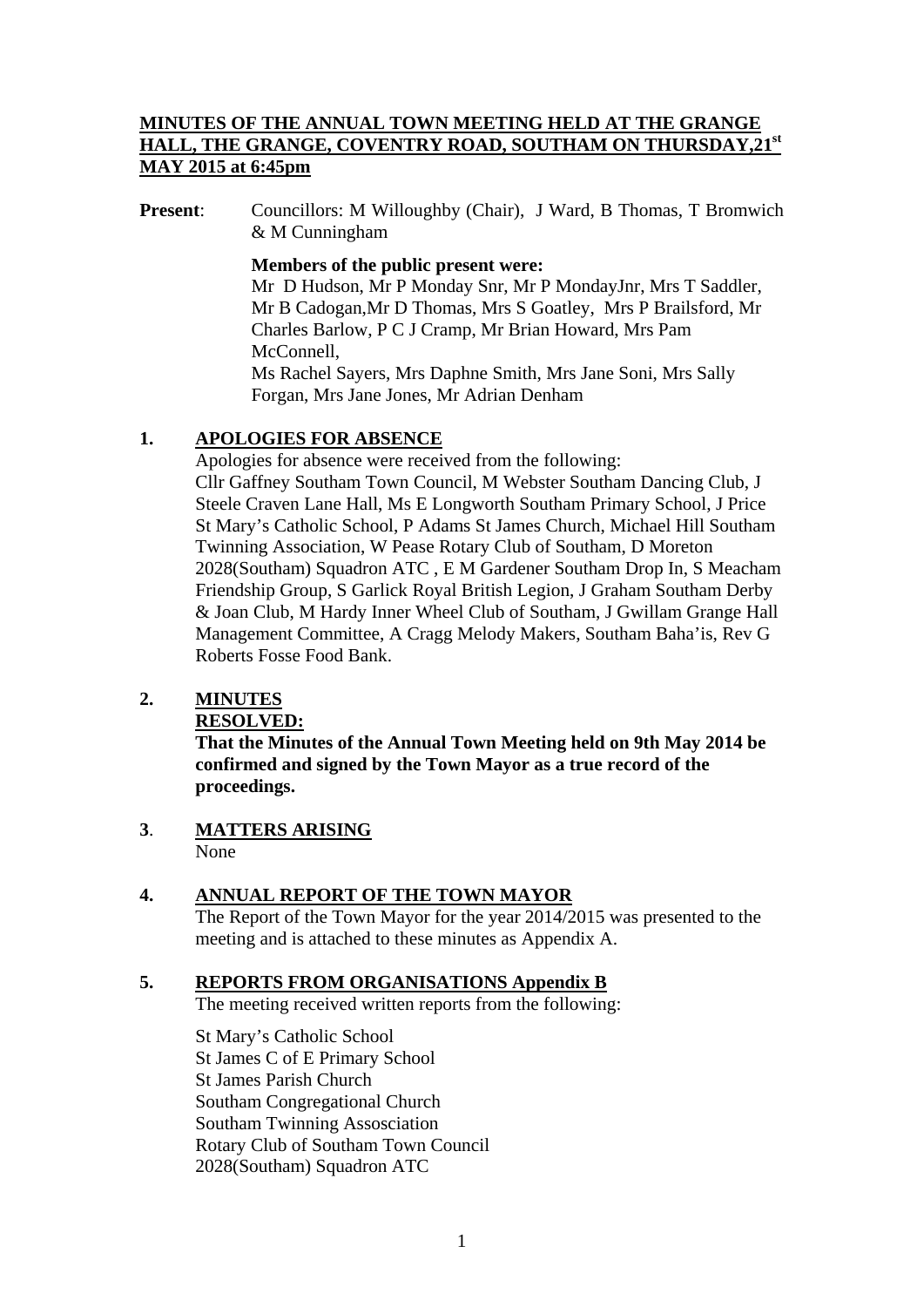Friendship Group Southam Darby & Joan Club Grange Hall Management Committee Southam Christmas Lights Melody Makers Fosse Food Bank Southam WI Southam & District Lions **SCIFF** Southam First

#### Verbal Reports

| Mr David Thomas      | Southam & District Lions                       |
|----------------------|------------------------------------------------|
|                      | Mr Bernard Cadogan Southam Heritage Collection |
| Mr Charles Barlow    | <b>VASA</b>                                    |
| Mrs S Goatly         | Southam WI                                     |
| P C J Cramp          | <b>Warwickshire Police</b>                     |
| <b>Brian Howard</b>  | <b>Southam First</b>                           |
| Mrs Pam McConnell    | Southam Civic Ideas Forum                      |
| Mrs Tessa Sadler     | Southam in Bloom                               |
| <b>Rachel Sayers</b> | Southam Youth Club                             |

The Town Mayor thanked all those attending and submitting reports to the meeting. Those reports submitted in writing are attached to these minutes as Appendix B

6. **ANY OTHER BUSINESS RAISED BY ELECTORS** There being no other business the meeting closed at ???

Appendix A

Mayors Report 2014/2015

Mark Willoughby ‐ Retiring Mayor 2015

Mayors Report 2014/2015

During the past 12 months I have had the privilege to be your Mayor. Although at times it has been difficult to juggle both work and mayoral commitments I have enjoyed the experience and believe that I am a better person because of it. My wife Rachel and myself have had the pleasure of the company of some very inspiring individuals who too continue to work at the forefront and behind the scenes to make the town of Southam a great place to live. This is also true of people whom we have met from neighbouring towns and parishes during my mayoral duties.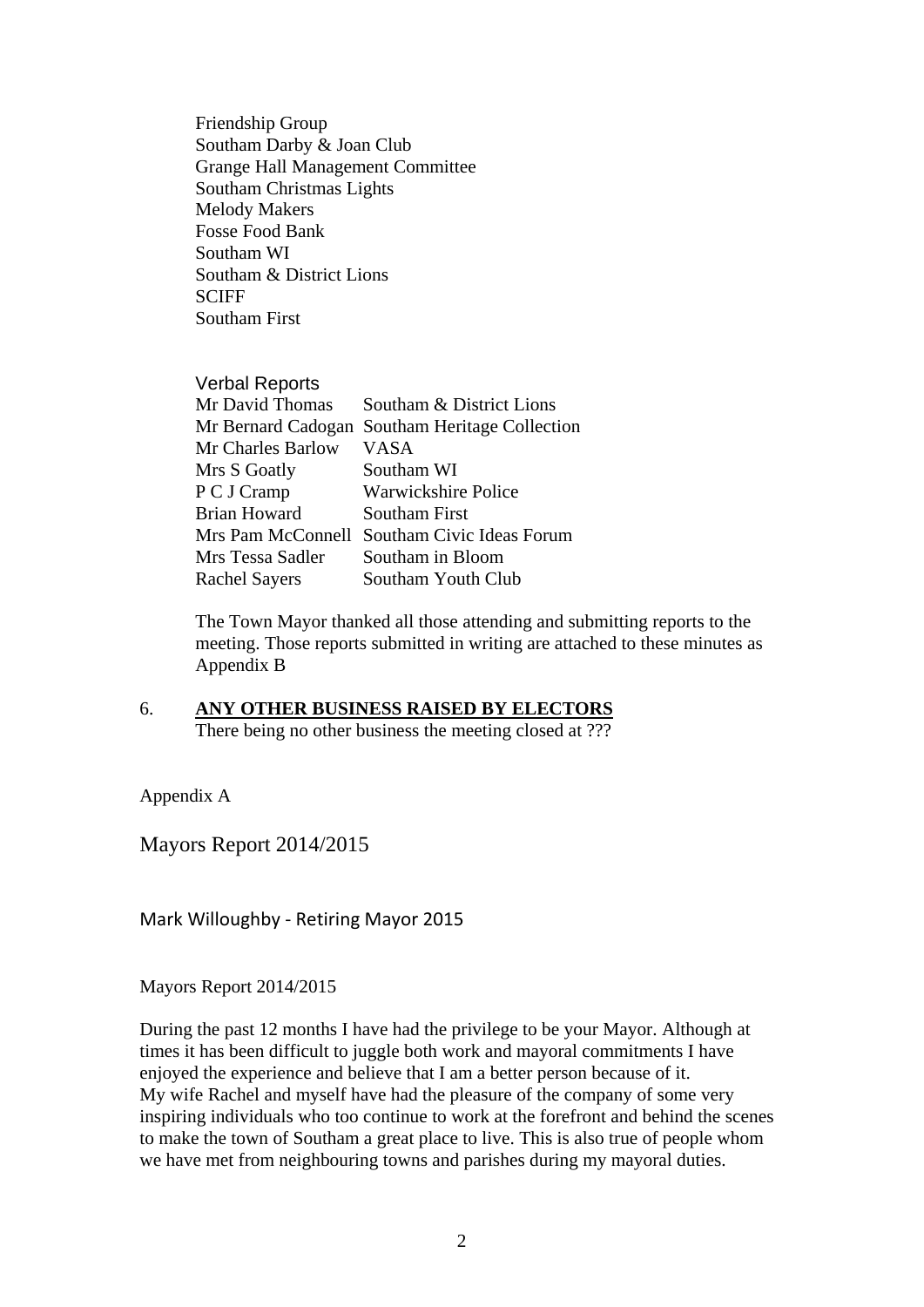I have enjoyed many events this year as Mayor and a few stand out in my mind. The annual 'side by side' production at the Royal Spa Centre and the WW1 100<sup>th</sup> anniversary service in Warwick were both truly inspiring.

The annual switch on of Southam Christmas lights turned out to be another success. A large crowd turned out in what was good weather. This could have been so different if I had carried out the request by Bob Brolly to sing 'Jingle Bells' in front of everyone. Maybe the Mayor next year can start a new tradition.

As the construction of Tithe Lodge the redevelopment of the old Victor Hodge's site is nearly complete. With this the relocation of the new library will bring a much required community service back to the centre of the town. The redevelopment of Market Hill is due to start in the coming weeks and I am sure that the changes will be a great improvement to this area of the town.

My chosen charities this year were Marie Curie Cancer Care and the Warwickshire and Northamptonshire Air Ambulance. My family has first hand experience of the care which Marie Curie can provide and the air ambulance is regularly above the skies of Southam. It is reassuring to know that these services are available should they be needed. With that in mind is with pleasure that I announce that £2187 will be shared between both charities enabling them to support the people within the Southam area.

During my time as Southam Town Councillor I have be proud to serve the town next to some very dedicated individuals. Many of them have since moved on to new challenges in their lives; some have simply retired from the council having served for many years and others continue to serve. To all you, I thank you for your time, guidance and dedication. I wish you all well for the future.

I would also like to thank my wife, family and friends who have supported me during my time as Mayor.

Finally and not least I would like to say thank you to Debbie, Denise and Carol for their support during my time as Councillor and Mayor. At times your tireless work goes unnoticed but without you the Town Council would simply not function. Thank you.

That is my report for 2014/2015

Mark Willoughby - Retiring Mayor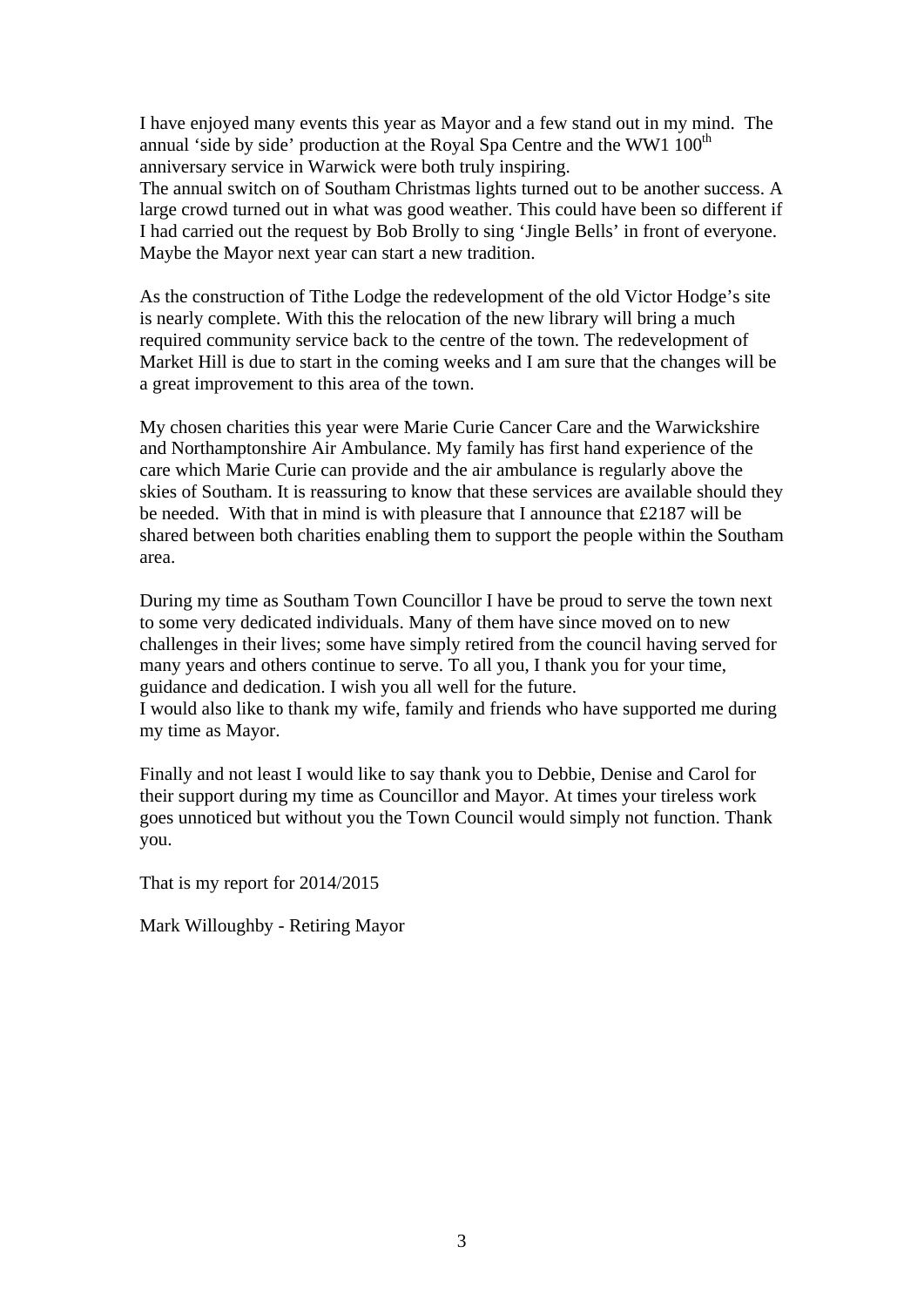## Appendix B

VASA report to Southam Annual Town Meeting, 21 May 2015

Thank you for inviting me to this Annual Parish Meeting. It is a privilege to be able to give you VASA's report for our last year's activities.

The highlights of our activities are:

We have arranged approximately 2,700 volunteer transport journeys from our Southam office.

• We have continued our arrangement with the Town Council to offer free volunteer transport to Southam residents. This works very smoothly.

• We have started to transport patients on behalf of West Midlands Ambulance Service, taking people to dialysis appointments. Previously many of the journeys were contracted to private taxi companies, at large expense.

We have arranged 25 wheelchair loans from our Southam office.

• We have placed 45 individuals from the Southam area into suitable voluntary work.

• Across the District we have assisted approximately 200 voluntary groups with a range of issues. Issues including funding, governance and safeguarding. We have provided intensive support to a number of groups in Southam itself.

To undertake our work we are grateful to the funding from Southam Town Council and also funding from Warwickshire County Council and Stratford‐on‐Avon District Council. We are also grateful for the many donations we receive from individuals and groups.

Of course we cannot deliver our work without the dedicated and loyal work of our volunteers, both office volunteers and volunteer drivers. I extend my thanks to them.

We are also grateful to the Town Clerk and her team for the support they've given in respect of our office at The Grange. You may know that the building is now largely unoccupied except for our volunteers. This has presented us with a number of challenges over the past year and the Town Clerk and her team have provided and continue to provide us with invaluable support.

This leads us onto the future of our work in Southam:

• With changes to the occupation of The Grange a number of access and safety issues mean we are now looking for alternative accommodation. It looks likely that we will move in the very near future. Possible alternative accommodation has been identified and this accommodation is very close by.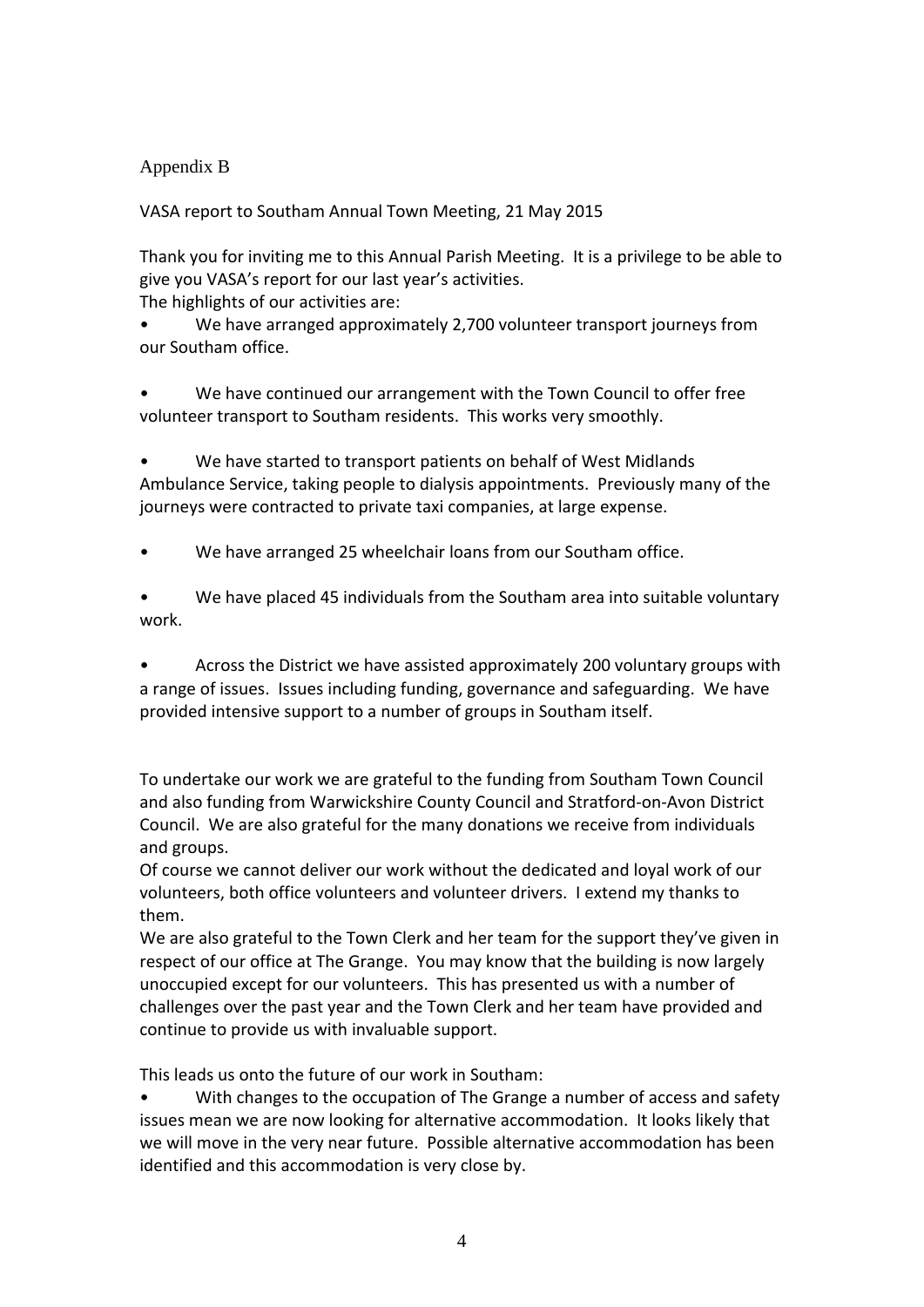We are expecting some significant changes to our funding over the next year, which may lead to some of our functions transferring to other organisations. However, the Volunteer Transport Service and Wheelchair Loan Service will remain with VASA and it is these two functions that I think the town and Town Council value most.

We are excited at the prospect of being part of the "Tythe Lodge" development, once this is completed. We believe that this will enable us to better promote our services in the town and have a greatly enhanced profile in the area.

Finally, and somewhat opportunistically, a plea. In common with all areas of the District we urgently need more Volunteer Drivers. It isn't that we've suddenly lost a lot of drivers, it's more that we need to replace the natural turnover of drivers and also that journeys are becoming more complicated. The times of the day, weekend journeys, the length of journeys and drivers increasingly being tied up for longer all mean that we need more drivers. Please spread the word and encourage people to come forward for this valuable and most satisfying of voluntary roles. Thank you.

Charles Barlow Lead Officer charles.barlow@vasa.org.uk 01789 262889

#### **Southam WI Annual report 2015**

The Women's Institute movement in Britain started in 1915 – so this year is very special for its 212,000 members who are celebrating its 100th birthday.

1915 The purpose of the WI back in 1915 – as the First World War secured its grip was to revitalise rural communities and encourage women to become more involved in producing food. Since then the organisation's aims have broadened and the WI is now the largest voluntary women's organisation in the UK.

Southam WI currently has 38 members who meet on the first Tuesday of each month from 7.30pm to 10.00pm at St Mary's Primary School. Our programme of events this year has truly reflected the aims of the first WI: "to provide women with educational opportunities and the chance to build new skills, to take part in a wide variety of activities and to campaign on issues that matter to them and their communities".

We have welcomed a wide variety of speakers who have made our monthly meetings enjoyable and informative. Lt Col Gerald Lesinski taught us that you can tell which regiment a soldier belongs to by counting the buttons on his or her uniform. We learned about the misery of leprosy sufferers in Nepal from Heather Alford. Val Brodie told us about the Voluntary Defence Association who ran a hospital in the Grange Hall during the First World War, and from Georgie Hale we heard (and saw) what it was like to be shipwrecked in Antarctica. Some myths about hedgehogs were

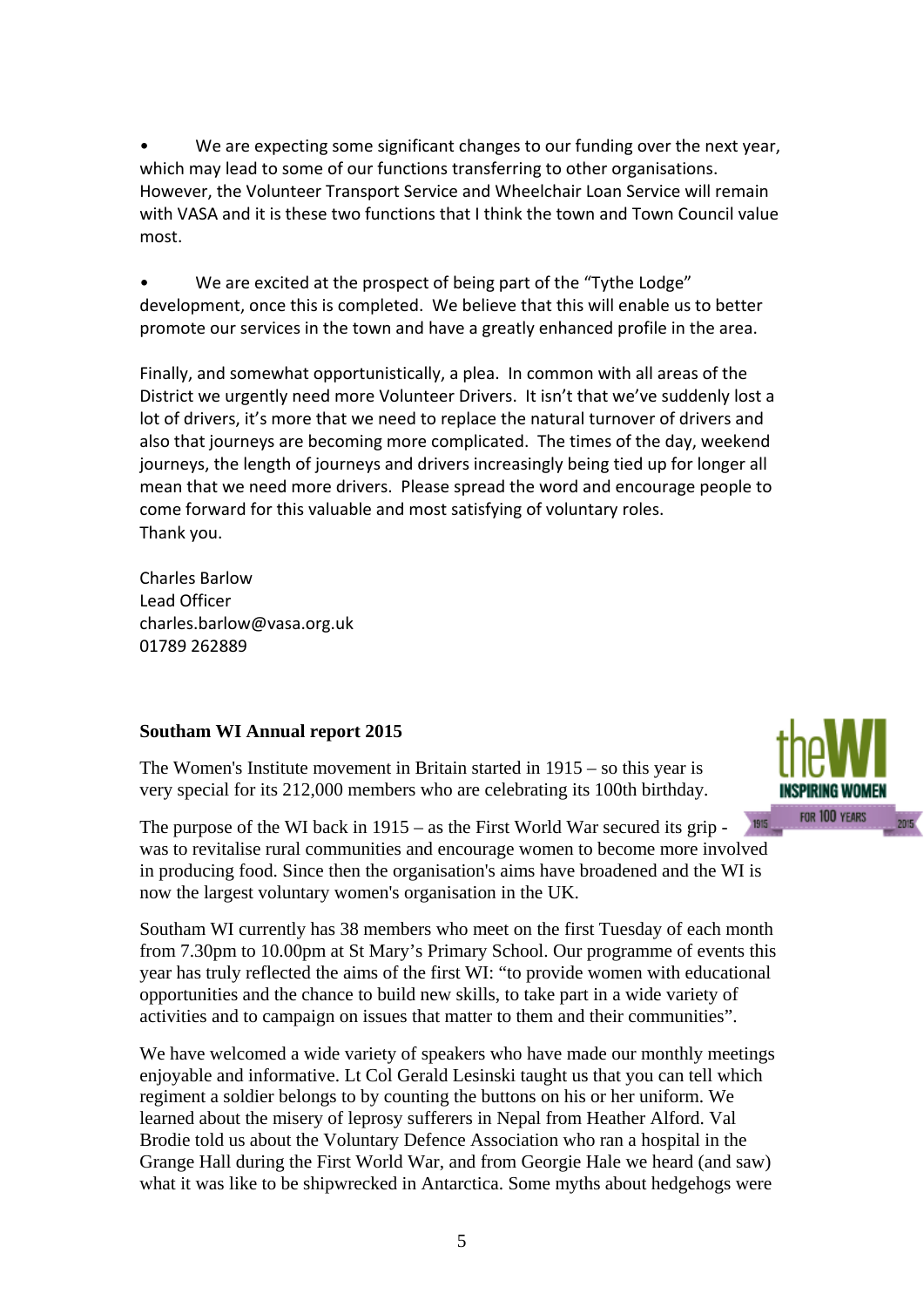dispelled by an enthusiastic 'hog man' from Warwickshire Nature Conservation Trust. His photos of some baby hoglets raised many 'aahs' from our members.

We were entertained by Ginny Davis, who gave us a sample of her performance at the Edinburgh fringe, and in December our own members showed their talent by entertaining their WI friends to an evening of stories, poetry, monologues and music. As always, we have enjoyed each other's cooking as we share sandwiches, savouries and home-made cakes at our monthly meetings, and we have also been out for afternoon tea in Wellesbourne and Woodstock and enjoyed a delicious and ample Christmas meal at the Great Western at Deppers Bridge.

We have visited several places of historic interest including Blenheim Palace, West Wycombe house and historic village, and Chedham's Yard in Wellesbourne. Some of our members have visited the Poppy Factory, Kew Gardens and the Walsall Leather Museum. As they are invited to report back to our members, those of us not fortunate enough to be able to go can also learn something new and interesting.

We have continued to raise funds for a number of important causes which have included Operation Christmas Child, Heathcote Hospital; the Leprosy Society and Lifeboats – to name but a few. We have contributed to Southam Christmas Lights and Southam In Bloom, presented a cup at the Southam Produce Show, sponsored a tree at the Christmas Tree festival, joined in with quiz nights – and we even have a darts team!

The WI resolution in this centenary year is "Assessment of need in long term care". We are calling on HM government to ensure that all those who need care – irrespective of the reason – will be provided with their choice of that care.

Southam WI is adopting an innovative ' $21<sup>st</sup>$  century' approach to celebrate the WI centenary. We plan to live-stream the annual conference from the Royal Albert Hall over the Internet on June  $4<sup>th</sup>$  and have invited members from other WIs to join us. We are especially delighted that three HRH's will be present: the Queen, Princess Anne and the Countess of Wessex (I mean at the conference – not at our own event!). We are also planning a special lunch in August with strawberries and pink champagne, and some of our members will attend the centennial fair in Harrogate.

The committee work very hard to provide a supportive, informative and enjoyable environment for our members and I would like to pay tribute to their efforts this year and to thank them for the time they give to the WI and its associated activities.

*Jane Jones, Secretary, Southam WI*

#### **Graham Adams Centre**

This has been a year of ups and downs. So, first, the downside

In the summer a decision was taken to re-felt part of the roof and a company was engaged to carry out the work. Once they began they discovered that some roof boards needed replacing and the job was bigger than anticipated. While the work was underway, rainwater got into the building, flooding a room used by the day nursery. Fortunately, there was not too much disturbance to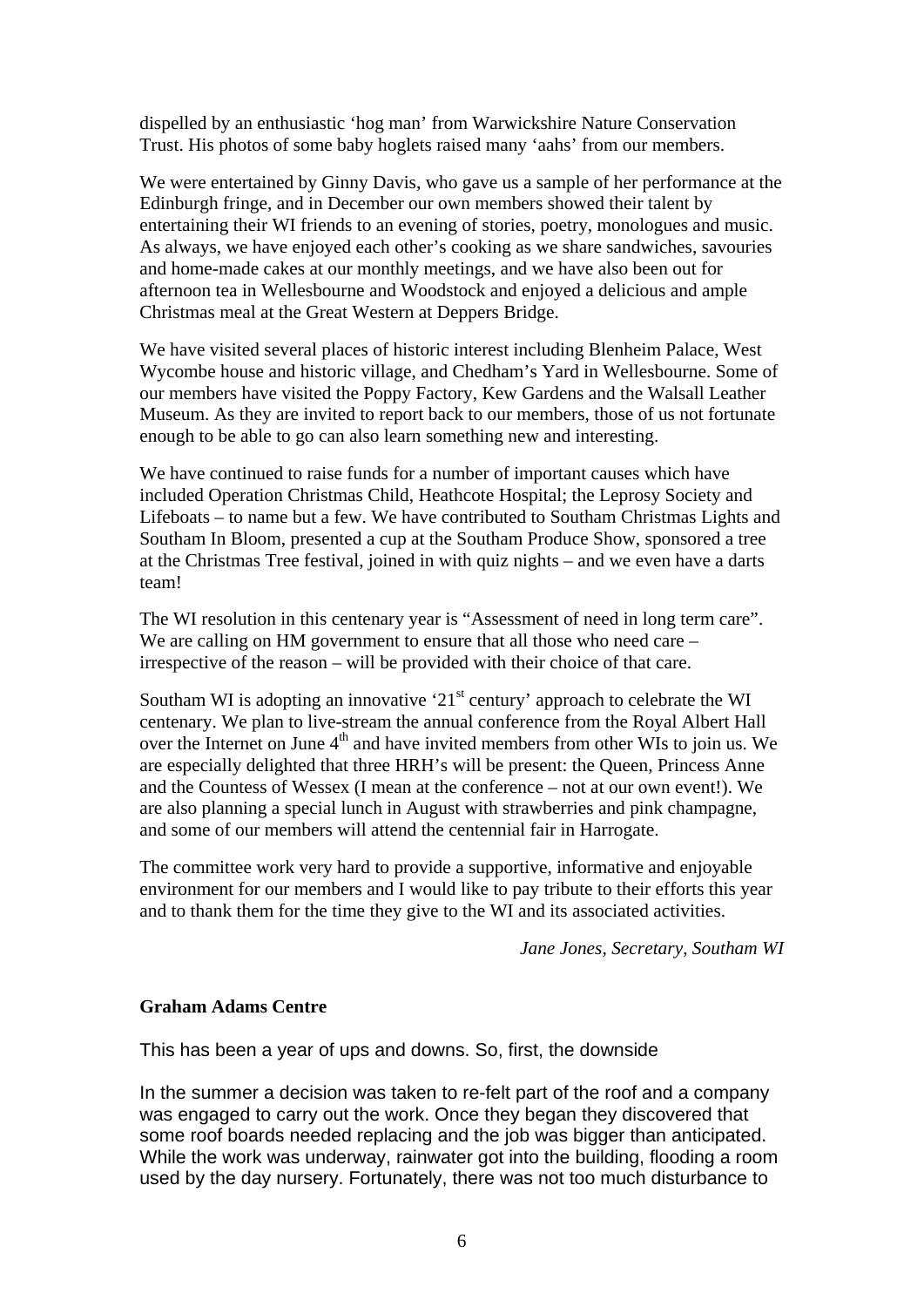the day nursery's running and remedial work has now been completed. Insurers are currently discussing settlement of claims made by various parties.

This time last year we were preparing tender documents for the governance of Southam Children's Centre. Appreciation is due to all those involved in preparing tender documents – it's not a fun job! Sadly, after a long wait we were told that our tender had not been successful and that the tender was awarded to The Parenting Project, based in Stratford, who, with very little warning decided to move the Children's Centre to Aldine Barn. We wish Manjit and her staff well & thank them for their work at the Graham Adams Centre. However, the GAC has been left to manage a difficult position in which our income has been considerably reduced at very very short notice while we have the same outgoings for utilities, maintenance and rent.

The good news is that there are organisations who wish to move into the building, there are ideas for development and there are organisations offering guidance and support. There are people with goodwill, skills and ideas, including our two new directors Neil and Sally. But we do need time in which to re-organise and build funds to cover our outgoings.

We are pleased that regular groups have continued to use the Centre, we are clearly providing a service which is valued by the community. Thursday's Parent and Toddler group is a great meeting place for young families and from June a playgroup will be in the centre to provide a new service.

The distribution centre for the Fosse Foodbank is open every Monday with the Café offering a snack. This is thanks to Carol Pratt's persistence, Jackie Grey's preparedness to act as local organizer and the generosity of local people. We are very grateful for support from the Congregational Church and from Southam United Charities.

The Youth Club membership has fluctuated, but thanks to the dedication of some of our directors and support from Dave Jones and assistance from Rachel Sayers, it has continued to operate on a fortnightly basis while we try to recruit a new youth leader. A very successful project in the early part of the year combined digital media and cooking skills and led to the production of a video featuring older members of our community recalling childhood meals and favourite foods. The video had its premier at the Growing Southam Day. We are grateful for support for Youth Club activities from Southam Town Council, Southam Lions and County Councillor John Appleton.

#### **ANNUAL TOWN MEETING: Thursday 21st May 2015**

#### **REPORT FROM GRANGE HALL MANAGEMENT COMMITTEE John Gwillam – Chairman**

The Grange Hall continues to be well used on a regular weekly basis throughout the year, with bookings into 2017! It is with sadness that we are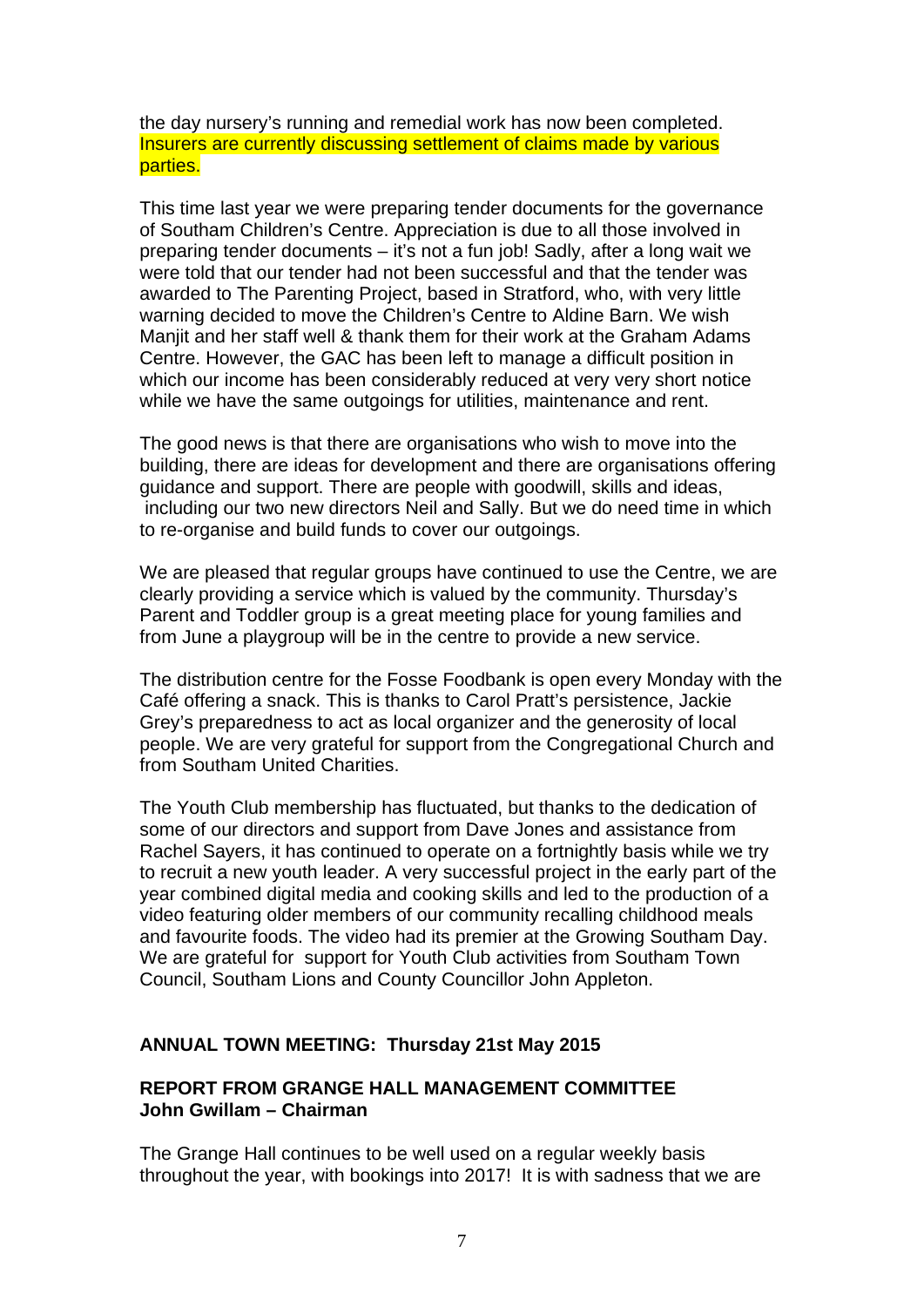losing the Grange Preschool (a lucrative hiring) after many many years here and we shall miss them. However, the good news is that we welcome three new regular bookings – Powerhoop, Fitsteps and Messy Monster Toddler Group. The past year again saw fewer parties and presentation events, but this seemed to be a sign of the times. The good news is that they are increasing, and the diary is filling up. The Bar continues to provide additional much needed income for the Hall, and we try to keep prices as competitive as possible. We have a small but committed team of casual bar staff but could do with one or two more on our books.

Our concert programme continues, albeit much reduced. The Abba Tribute Evening and the Bob Brolly Christmas Concert proved as popular as the first time; they are both booked again for this year by popular demand, and we are hoping that they will again be successful. The Beatles Tribute was enjoyable, although did not attract a full house. Our lack of spare funds means that it is difficult to take a gamble and we have to be fairly certain that something will work. We are mindful that not everyone appreciates music, but It is becoming increasingly difficult to know what the people of Southam want (our planned Cheese & Wine evening last year had to be cancelled through lack of interest)!

Our accounts are with the Accountants, and we hope that the past year will show us just breaking even. Savings are almost impossible in a high maintenance building. Southam Town Council continue to be very supportive, and we are extremely grateful to them for the assistance they give. We also appreciate the Town Council and Stratford-on-Avon District Council continuing their capital investment in the hall. We were very fortunate to have been successful in obtaining a grant from Stratford-on-Avon District Council's New Homes Bonus Fund, which enabled us to purchase 110 new chairs. Southam Town Council was also successful in obtaining a grant from this Fund on our behalf which enabled us to purchase new curtains for the hall and stage. To complete our much needed facelift, both Councils contributed 50-50 on the hall's redecoration and refurbishment of the chair store. It has made a tremendous difference and we have received many favourable comments.

The committee continues to work hard, but it needs some new members who have a little time to spare and, more importantly, have new ideas to share.

As always, I should like to thank Mrs Louise Neal (our Caretaker), Mrs Carole Gwillam (our Administrator) and the Management Committee members for their on-going support.

-o-o-O-o-o-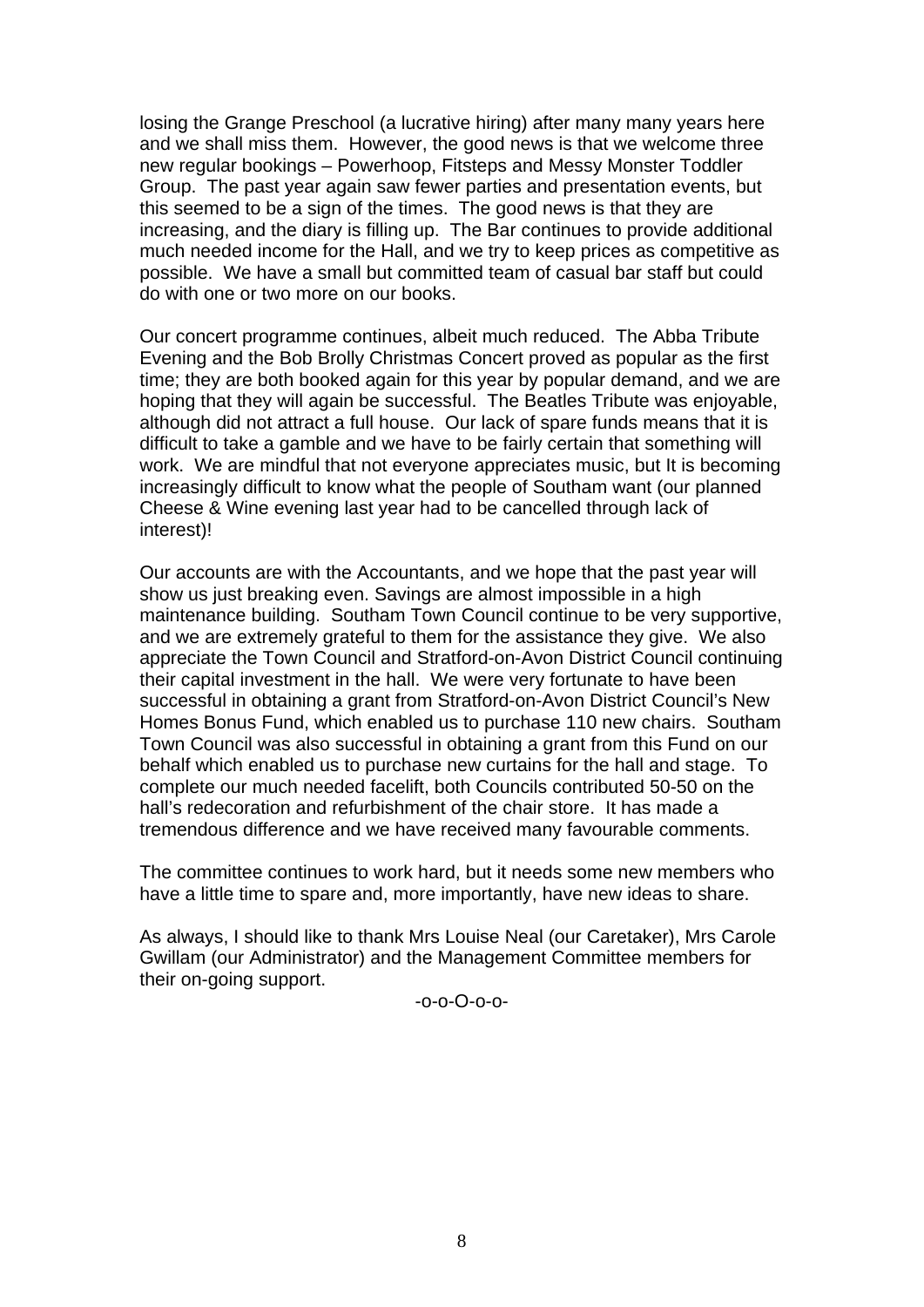Southam & District Lions Club



Registered Charity No. 1143392

 $\overline{\phantom{a}}$ Road

**President: Secretary: Treasurer:** David Thomas Tony Lorimer David Thomas David Thomas David Thomas David Thomas David Thomas David Thomas David T 5 Abbey Lane 6 Rainsbrook Close 15 Mayfield

\_\_\_\_\_\_\_\_\_\_\_\_\_\_\_\_\_\_\_\_\_\_\_\_\_\_\_\_\_\_\_\_\_\_\_\_\_\_\_\_\_\_\_\_\_\_\_\_\_\_\_\_\_\_\_\_\_\_\_\_\_\_\_\_\_\_\_\_\_

Southam Southam Southam CV47 1HR CV47 1GL CV47 0JX 01926 811401 01926 811710 01926 812611 tonylorimer@gmail.com

# **SOUTHAM AND DISTRICT LIONS CLUB REPORT 2014-15**

Once again it has been a busy year for Southam Lions.

Last September, the **Southam Triathlon** was the first event to be organized in the new Lions year.

The event had previously been run by The Round Table but due to its demise the Lions had been approached to take over the "running" of the event (with help from the previous organizers. )

A grant of £500 was received from Stratford County Council and equipment loaned by Rugby Triathlon Club, for which we are truly grateful.

The competition was held over 2 days. The first day being a children's race in which 50 children took part. (It was good to see so many enthusiastic children giving their all when we frequently hear so many negative stories of the youth today.) The second day was the adult's competition which had 130 entrants.

Both events were well received and money raised from the Triathlon was donated to Zoe's Place.

Entry is now open for this year's Triathlon which is being supported by a grant for £1000 from Southam Town Council.

Unfortunately, due to unforeseen circumstances the Ken Graham Senior Citizens Party normally held in September had to be cancelled. It will however be back this year.

The **Hog Roast** was once again held at the Mop Fair and despite the atrocious weather the pig was served on time and the first carving was carried out by the Mayor. We would like to thank Southam First for the loan of their gazebos which made this annual event possible in such adverse conditions.

The annual Lions Poetry Competition was again held this year and supported by a Southam Town Council grant of  $\pounds1000$ . Entries were again of an extremely high standard and the judges were given a difficult task of determining the winners. Entries were received from 200 children and 90 adults.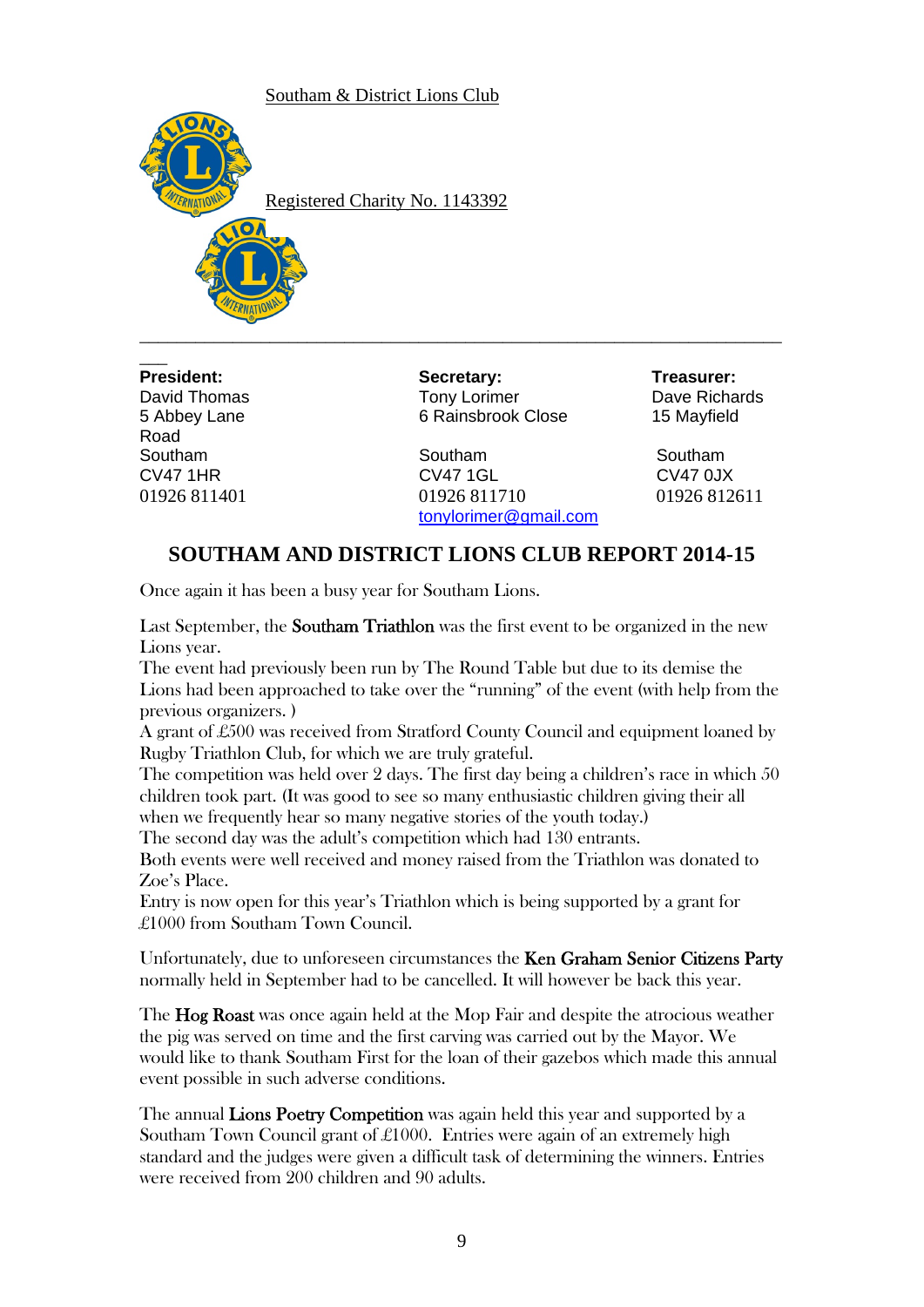Organization of this year's competition is about to start with a grant already awarded by Southam Town Council of £100

The Lions were again involved with the Southam Christmas Lights Switch On.

Escorting Father Christmas to his grotto and helping with the marshalling of the children. This was followed by 3 intense weeks of fund raising with the Father Christmas Float in and around Southam. Once again the generosity of the people in Southam and surrounding villagers raised a staggering £5000 which was split equally between the two children's charities: Sense and The Shakespeare Hospice.

Other events organized during the year were: The Southam Grand National Race Night (held at the Graham Adams centre raising £500 for Zoë's Place.)

The **May Day Fete** held at the Bowling Green raising money for the Air Ambulance.

We will also be helping again at this year's **Southam Carnival.** 

Running throughout the year has been the monthly Furniture Sale which not only raises money for local charities but we also donate items to people in need.

Finally one group of people that I would like thank are our Lion's Ladies, without who's help and support would result in all of our activities being so much more difficult. They also make time to raise money for the "President's Wife's Charity" which this year is the UHCW Neonatal Unit .

Currently, they are on target to provide a Kangaroo Care Chair (a special nursing chair for premature babies that have spent the first weeks/months in an incubator) and a chill crib for babies that are still born.

> This report was prepared by Dave Thomas President of the Southam and District Lions Club

#### **Report for Southam Christmas Lights Association 2014/ 15**

To be given at the Annual Town Meeting on Thursday  $21<sup>st</sup>$  May 2014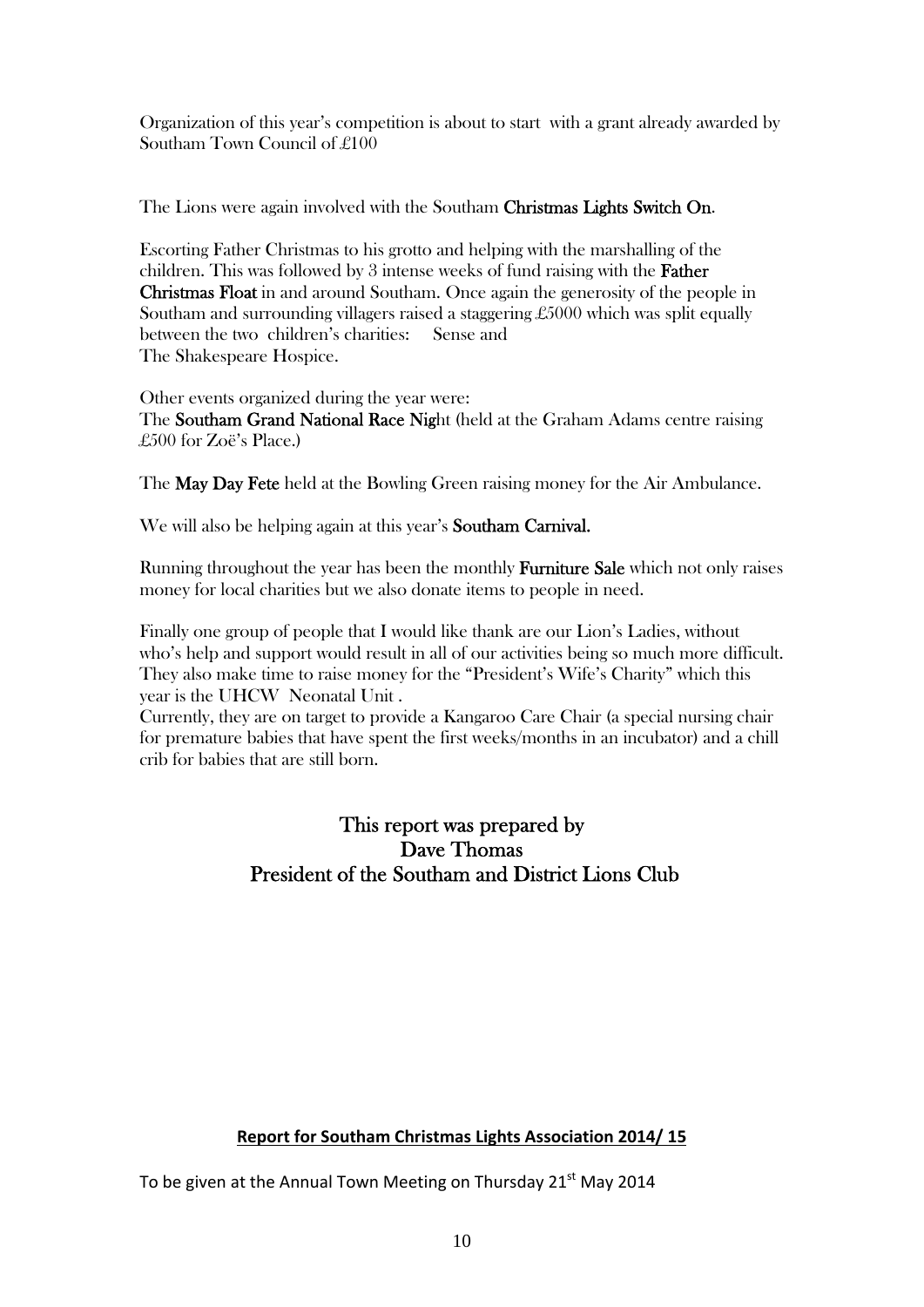I am Kelly Cooper the new Secretary for Southam Christmas Lights Association. On behalf of all the Committee, I would like to take this opportunity to thank Val Steele for her support and hard over the 13 years that she was a Committee Member.

2014 was the 14<sup>th</sup> year of organising the Southam Christmas Festival.

Thanks to the commitment & support of all the SCLA committee members, all volunteers, Southam Lions, Southam First, all Southam Town Councillors with the grant of £2,990, together with the fantastic support and donations from local businesses from the trading estates and in town shops and offices of £4,590.00. We, ourselves, organised a Quiz Night, two Street Collections, a collection outside Tesco and, a Balti Evening, at the local Indian Restaurant raising another £1,677.55. With the monies raised, we purchased some new lamppost motifs and continue to replace bulbs with ECO friendly LED coloured bulbs.

The evening of the "Switch On" Friday 28<sup>th</sup> November 2014 was very successful, Bob Brolly was the compare for the evening and the Southam Primary School Choir really set everyone in the Christmas mood. We had the benefit of gazebos and Santa's Grotto loaned by Southam First committee. The evening was supported by 1 retail stall and 12 local charity stalls. Father Christmas joined the Mayor to switch the lights on and then he walked down to his 'Grotto' where he saw and met the children. As always, this time of the evening is carefully controlled and the children are looked after by Southam Lions for which, we are always grateful for their help & support throughout the event. The Showman's Guild brought along rides and a few stalls which all added to the atmosphere.

People of all ages from the community came with their family and friends to support the event. The little ones especially, enjoyed the fun fair rides and seeing Father Christmas in their home Town. Everyone I spoke to on the evening was enjoying themselves and, as well as this, they were all helping local organisations and charities to raise funds. We also received many positive comments from the Public on how good the Christmas Lights looked this year.

Thank you to everyone for your continued help & support.

Submitted by Kelly Cooper – Secretary Southam Christmas Lights Association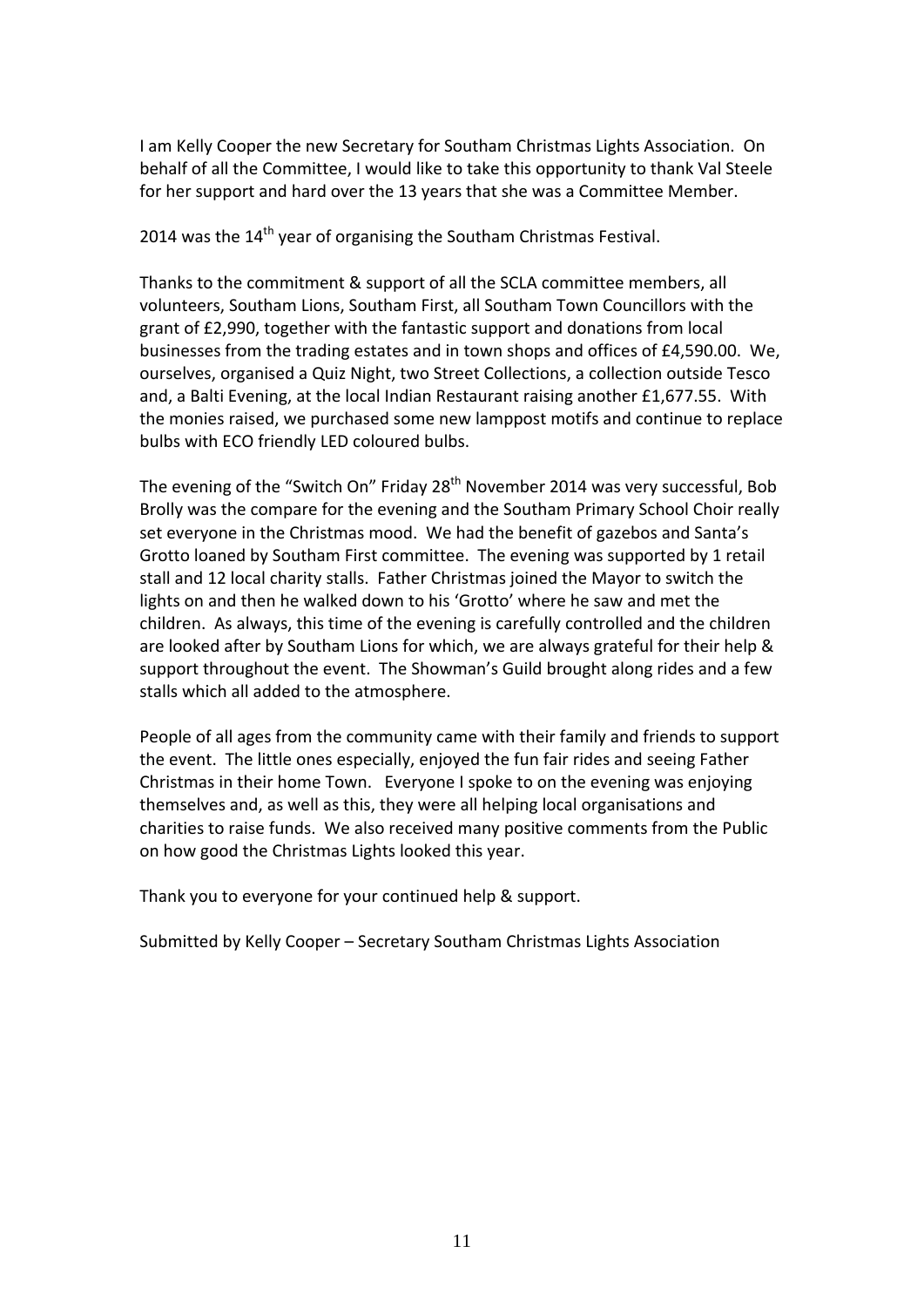



R(T) Air Training Corps<br>Millar House Millar House Tel No - 01926 815390<br>
Wattons Lane Tel No - 01926 815390<br>
F-mail – co@2028sqna **Warwickshire** CV47 0HX

2028 (Southam) Squadron Squadron Commander- Flight Lieutenant D.K.Moreton RAFV

E-mail –  $co@2028$ sqnatc.co.uk Southam Web Site – www.2028sqnatc.co.uk

#### **REPORT TO TOWN COUNCIL 21ST MAY 2015**

Mayor

2028 Squadron Air Training Corps has been in Southam since 1942 and has always attracted young people from both Southam and its surrounding Villages. My Squadron is proud to offer these young people opportunities to Fly, Shoot, participate in adventurous activities, gain a BTEC and play a direct role in this community all of which we continue to do very successfully. During 2014 the Royal Air Force Air Cadets began taking young people from age 12 which will expand the opportunities to more young people.

We continue to develop and expand with more new recruits in the pipeline. This is on no small part due to the endeavours of our Senior Cadets who now hold regular assemblies to recruit for the Squadron, mostly at Southam College which continues to be our main source of Cadets. We have a fantastic relationship with the Headmaster Mr Samra.

We have maintained and developed our commitment to offer Cadets the opportunity to participate in the Duke of Edinburgh's Award Scheme and achieve two levels of BTEC in Aviation studies, equivalent to no less than 4 GCSE's currently.

**During 2014 we travelled to the Mendips, Wolvey, Wellesbourne, Rough Close and Derbyshire for our Expeditions coming second overall in the Warwickshire and Birmingham Wing area for the most Duke of Edinburgh Awards gained including four Cadets attending St James Palace in London to receive their Gold Awards.** 

**In 2014 we achieved 9 Bronze, 9 Silver and 4 Gold D of E Awards.** 

Air Cadets also get the opportunity to fly in both powered aircraft and in Gliders. In 2014 Cadets from Southam flew in both aircraft throughout the year flying out of both RAF Cosford and from Little Rissington in Gloucestershire although for most of the year places were in short supply to issues with pilot's availability.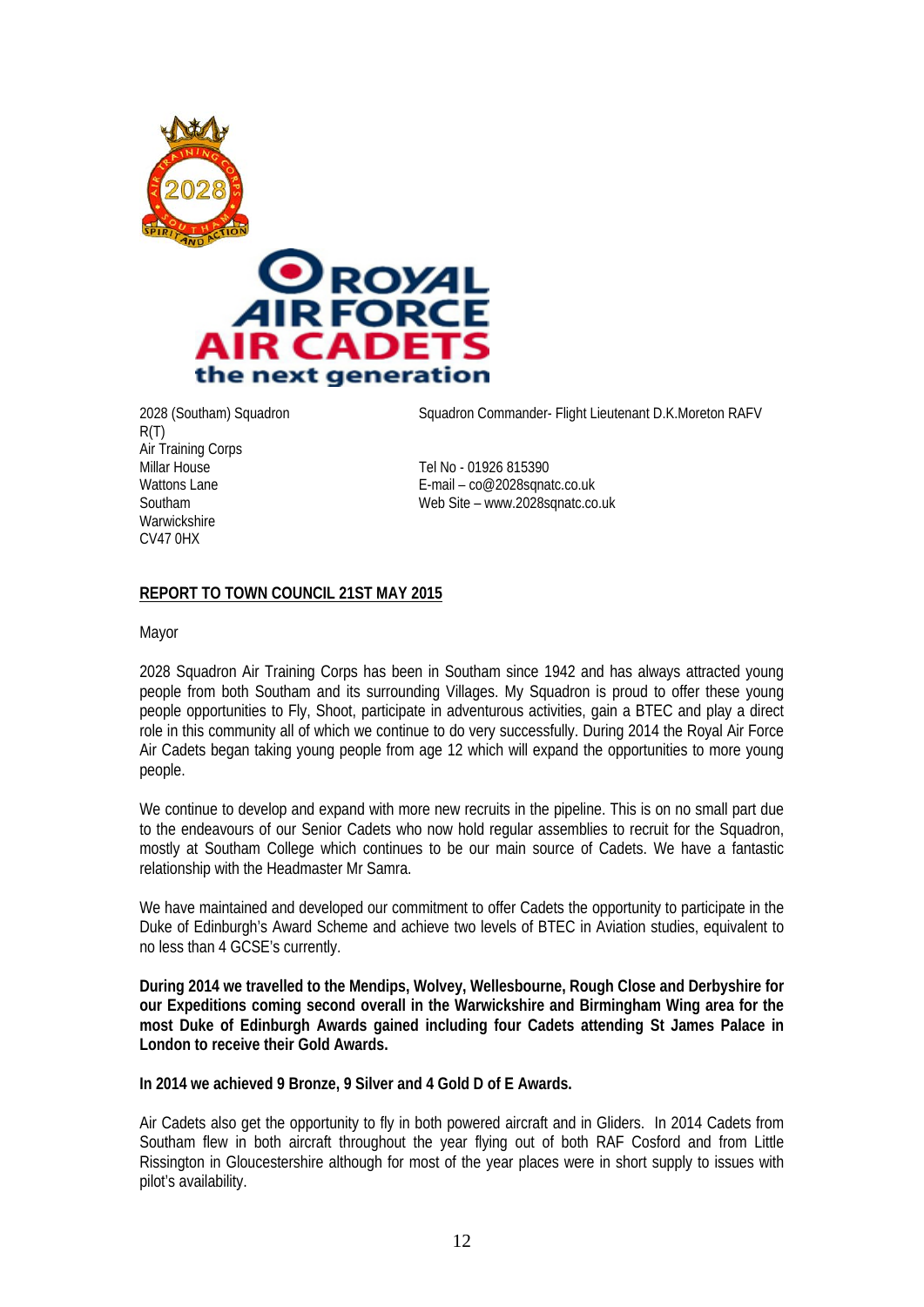Members will also know that in 2014 the Squadron was involved in collecting for the Annual British Legion Poppy Appeal and was proud to lead the Remembrance Day Parade once again with no less than 31 Cadets and 3 Staff on Parade. Last year, as every year, the Cadets were presented with a certificate by the Lord Lieutenant of Warwickshire, Mr Tim Cox for their participation in the Poppy Appeal at a formal ceremony held in Warwick. In 2014 2028 Squadron raised just over £1580. We also took the opportunity to visit the Code Breakers Museum at Bletchley.

#### **The highlight for the Squadron was the opportunity to spend a day with the Red Arrows at RAF Scampton and visit the memorial to our Ex Cadet Jon Egging, a very moving visit for us all.**

During the year we continued to maintain the Holy Well on behalf of the Town Council and also took part in the Town Carnival and look forward to being involved again this year. Generally we have been involved in many community activities too many to mention but where possible we will take part to maintain the blue footprint in Southam.

A number of my Cadets have attended Courses at RAF Cosford, both for promotion to Corporal and also senior development courses, all designed to ready them for leadership positions within the Squadron.

**Cadets from 2028 Squadron were able to spend Annual Camps at RAF Linton on Ouse, RAF Halton, Nesscliffe and Sennybridge, plus a week at HMS Bristol. We also held our bi-annual camp at Folkestone during Easter, taking 34 Cadets and 11 Staff.** 

**Our Senior Cadet was appointed as Lord Lieutenant's Cadet for the Air Cadets in Warwickshire and members will like to know that 2028 Squadron now has the Lord Lieutenant's Cadet for a second year in 2015.** 

**We were also invited to send our Senior Cadet to a national conference held at the Royal Air Force College Cranwell to represent Warwickshire and Birmingham Wing, a great honour for 2028 Squadron. As a result of her feedback we now have a Cadet Council in the Wing.** 

**The Cadets have taken part in Swimming, Cross Country, Athletics, Rugby, Soccer, Hockey and netball, representing the Squadron. One Cadet Captained the Regional and Corps level Netball Team.** 

So Chair I am pleased to say that 2028 Southam Squadron is very active and successful and continues to play an important role in the Town. We are respected throughout our Wing as a strong and proactive ATC Squadron with my Senior Cadets seen as a role model to other Senior Cadets in Warwickshire and Birmingham Wing. 2015 is also producing amazing opportunities for our cadets with the Squadron just being awarded the most improved Squadron.

Finally may I say that the Royal Air Force Air Cadets in Southam has always been there for any young person from as of last year 12 to 17 years of age and offers some very challenging but rewarding opportunities to achieve both academically and physically which will look good on any future CV or simply help them to become better members of our community. .

I commend the report to the Annual General Meeting

SK foret

Daryll Moreton Flight Lieutenant RAF VR(T) Officer Commanding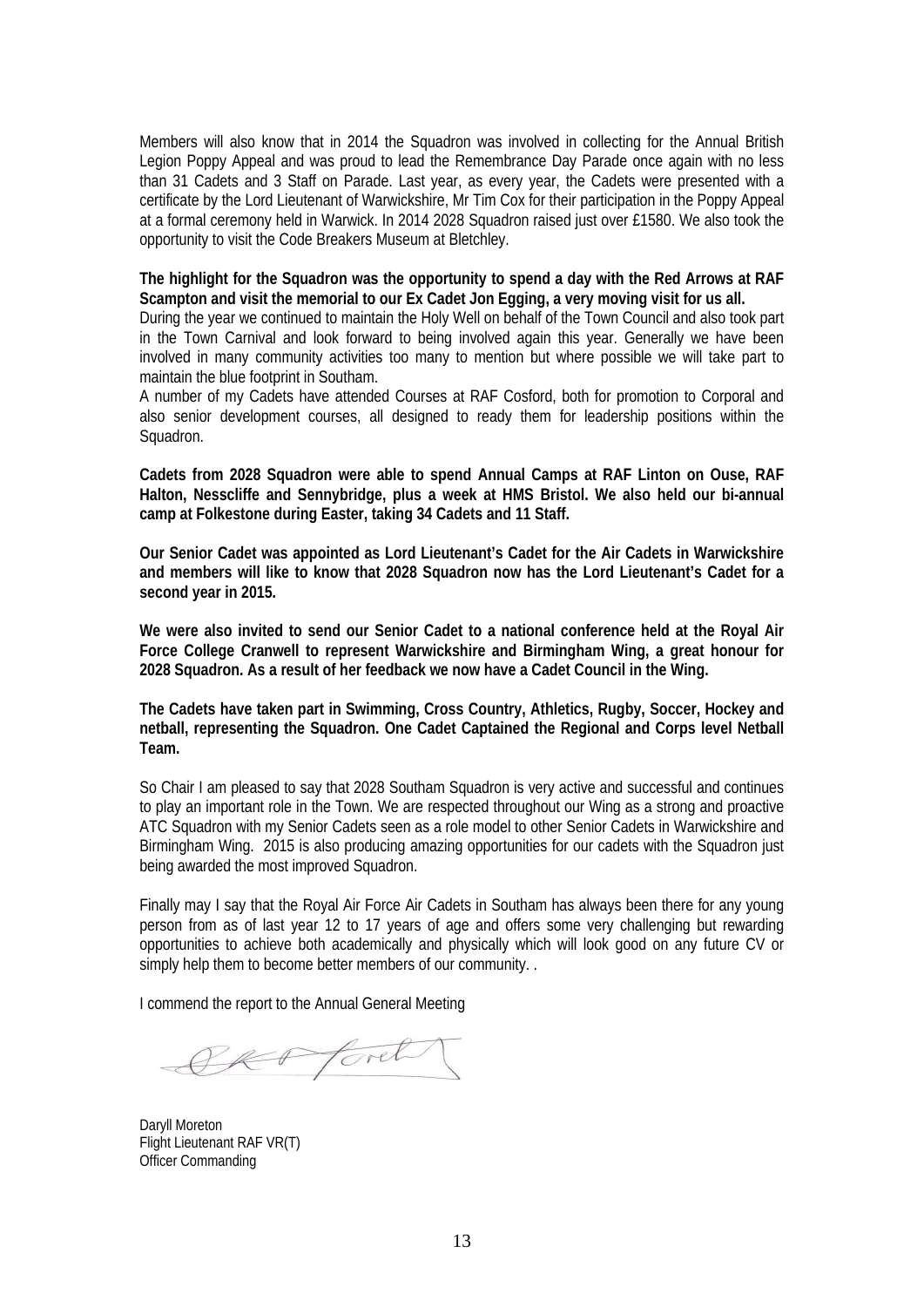# **Southam Civic Ideas Forum**

SCIF exists to enable local people to comment on the condition of the fabric of the town so that those issues can be addressed by the appropriate authorities. Where appropriate we undertake to carry out some minor works ourselves if members are happy to do so. We hold regular meetings, currently held at the Craven Lane Hall and anyone can attend. The meetings for the remainder of this year are  $10<sup>th</sup>$ July September  $18<sup>th</sup>$  Novenber  $13<sup>th</sup>$  held at 10 am and will finish by 12 noon.

We have regular quarterly meetings with WCC representatives for Highways, who welcome and value our input, when we discuss the condition of the roads and footpaths and anything that they are responsible for. As a result of this activity we think that the roads and pavements of Southam are better than most other towns in the area. We have successfully replanted the willow walk at Stoneythorpe and undertake to strim the weeds around the trees until such times as they are well established which at the present rate of progress will be several years. We have the support of Stratford on Avon DC officers and have been invited to carry out projects on their behalf such as various audits of tourist accommodation, attractions in the area and highways signware, which have been much appreciated by them. We have lobbied the appropriate responsible local authorities about fly tipping on Daventry Road and will continue to monitor the site.

We have representatives on the committee from Southam First to enable us to be in touch with events that they organise and some of our members are also involved in redesigning a new tourist leaflet that Southam First is responsible for. In the past SCIF have produced two leaflets, one on the Holy Well Walk and the other on the Southam Town Walk. These leaflets have been distributed annually by members of SCIF to those places that tourists may visit or stay within a 10 mile radius and have been very well received by all concerned. We have also been involved in the annual town benchmarking exercise which is organised by Southam First.

We are currently active in pursuing Sponsorship of Round-a-bouts with the WCC and are awaiting the results of the trail phase that is currently taking place. In a previous incarnation SCIF were the group responsible for the restoration of the Holy Well and the laying of the path to it. In recent times we have had the cooperation of Town council member Jason Ward in controlling weeds along the path edges for which we are greatly indebted. We will continue to keep a watching brief on the condition of the Holy Well and will draw the attention of the STC to any maintenance that is required on this important tourist feature of our town.

The current condition of the St James Church Gates on Warwick Road is a blot on the landscape and does not give a good impression of our town as visitors enter Market Hill. St James Church PCC is not in a position to carry out repairs and is unlikely to be able to do so for a great many years as the fabric of the church building will always be a higher priority. SCIF has undertaken to restore and replace where necessary this entrance feature on behalf of the town, not the church, as it is a highly visible aspect of our town centre. After several years of negotiations and argument with the Victorian Society, the planning authority and the Diocese, SCIF has within the last twelve months obtained planning consent and a diocesan faculty, to carry out this project which will enhance this important entrance to that part of the town. We now need to raise the funding to do this and we would welcome any assistance that is available via any source.

SCIF is a group of dedicated local people who are concerned about our environment and are happy to work with the Southam Town Council for the benefit of our community. We invite the STC to appoint two councillors to attend meetings so that the Council is kept informed of our activities and we thank them in anticipation of their support.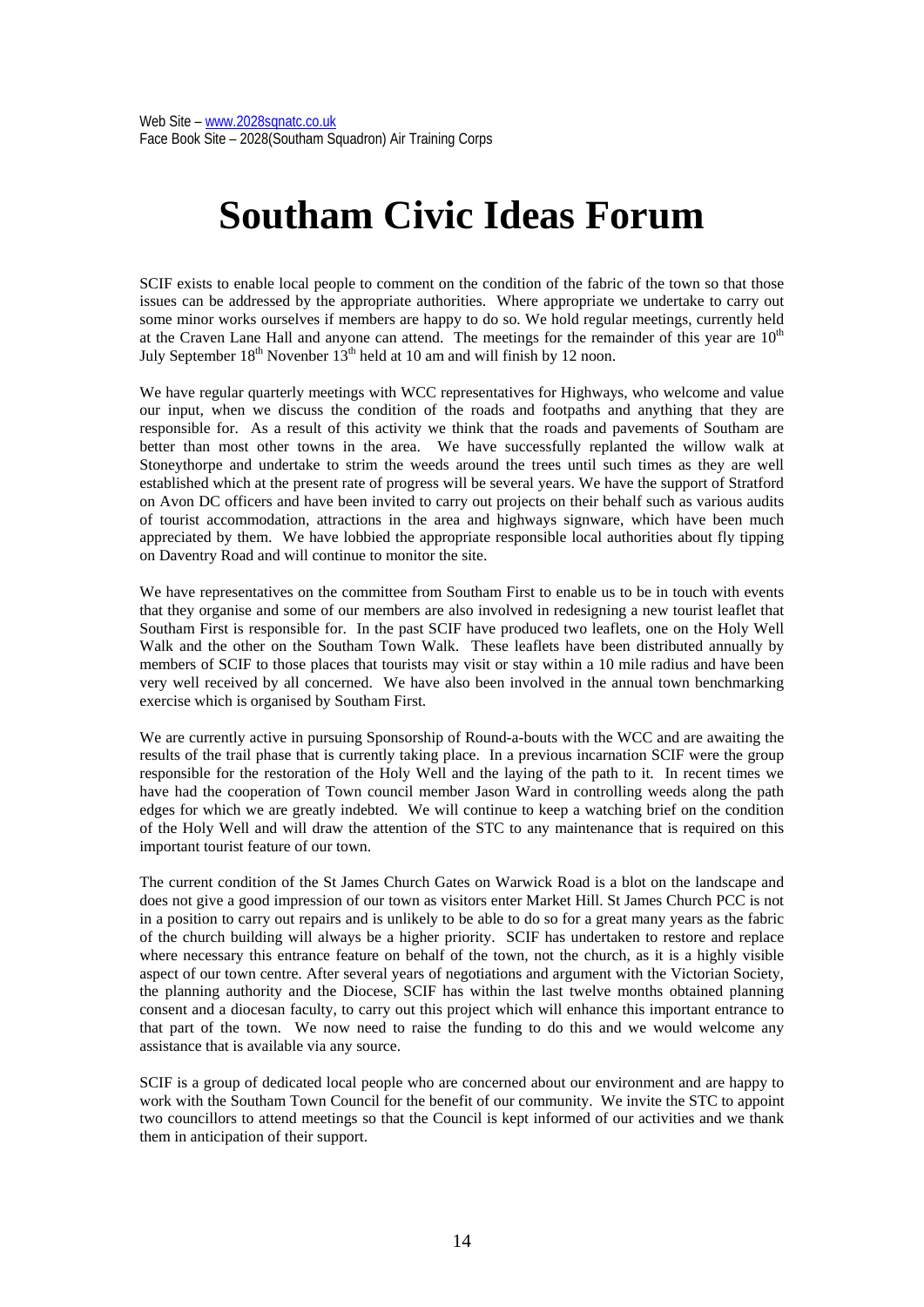# The Melody Makers 2014-2015

The Melody Makers have had another very successful year. We are a ladies choir of more than 25 members who regularly attend rehearsals and have sung at many events in Southam and further afield over the past year.

We have diversely dressed up as Dalmatians in the Town Carnival, swum in the Leamington Soroptomists swimathon and sung at a concert to celebrate Wood Street Congregational Church's 175<sup>th</sup> Anniversary. We have entertained the Mothers' Union; the Parkinson's Society and sung at a party and a wedding. Christmas is the highlight of a choir's calendar and last year was no exception. We gave a concert together with the Royal Naval Association Choir and Lillington Ladies choir, sang at Heathcote Hospital and the local Tesco store. In doing so, we have raised quite a considerable amount for charities and have had lots of fun doing so! Alison Cragg

#### **The Fosse Foodbank – annual report to Southam Town Council – May 2015**

The Fosse Foodbank is part of the Trussell Trust's UK‐wide network of over 420 foodbanks run by local churches working together alongside grass root community organisations, statutory agencies, front‐line care professionals, schools and businesses to provide emergency food to people in crisis.

Fosse Foodbank is administered by St. Peter's Church in Kineton, where the headquarters and warehouse are based. It is working with a network of rural churches to provide support for people in need from Wellesbourne in the west to Bishops Itchington and Southam in the north. Locally we are working with the Anglican, Congregational, Community and Roman Catholic churches.

Most foodbanks are set up in towns or cities, but people in rural areas also experience times of crisis, with one in five living below the poverty line. Today in Southam and the surrounding area, there are families struggling to put food on the table. For people on low incomes, a sudden crisis – redundancy, benefit changes, illness or just an unexpected bill  $-$  can mean going hungry. Our volunteers at the Centre have been very moved by some of the individual stories they have heard.

The Southam distribution centre of the Fosse Foodbank opened at the Graham Adams Centre in June last year. In addition to the centre, which is open on Mondays from 11.00am to 1.00pm, we are able to deliver emergency food parcels to clients' homes if they are unable to get to Southam.

But the Foodbank does more than provide food in an emergency. It works to address the root causes of clients' problems. It can help to prevent family breakdown, housing loss, crime and mental health problems. We have a great team of volunteers who take time over a cup of tea and biscuit to listen to problems and signpost people to other agencies for further support.

*How it works*: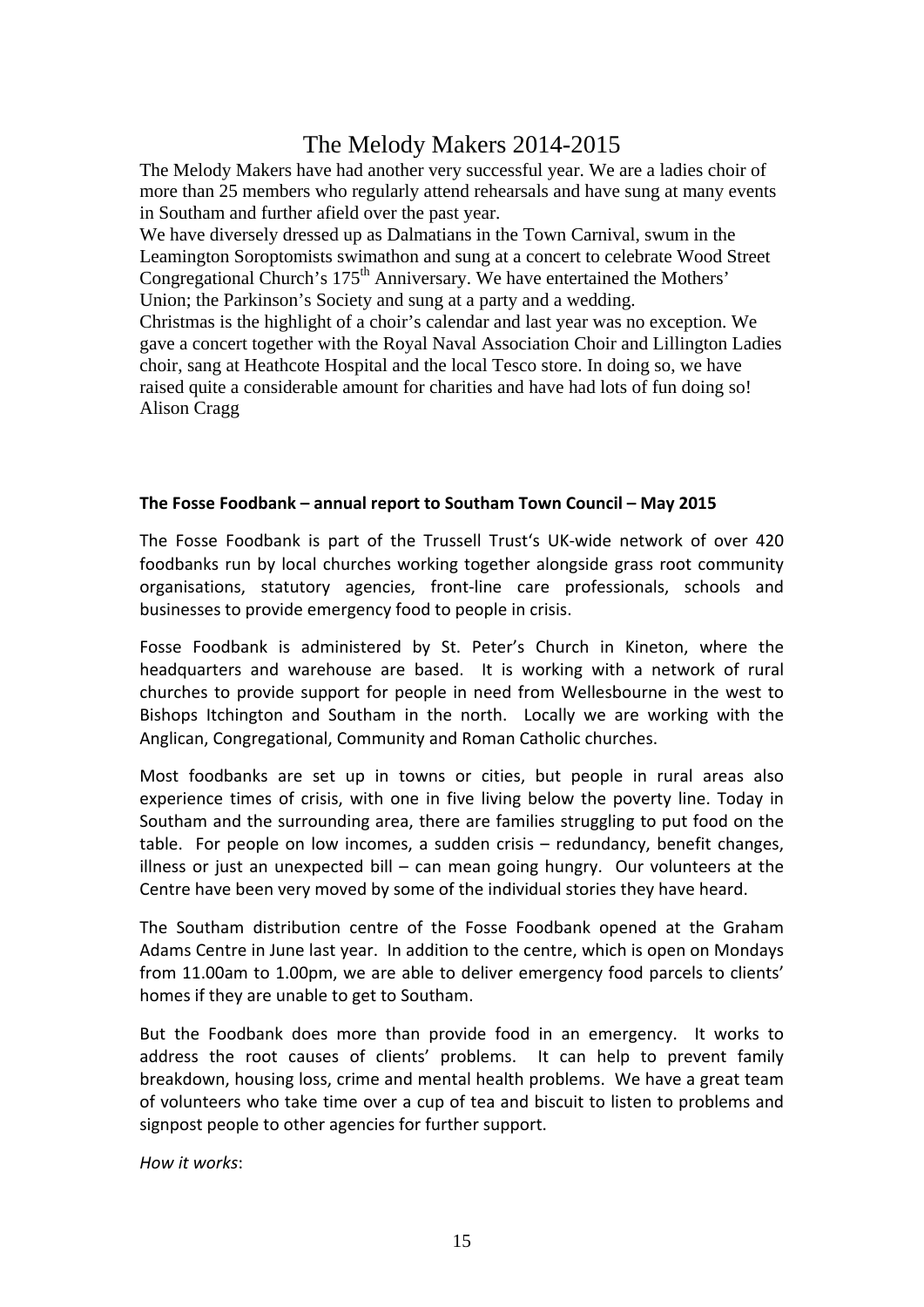- Food is donated by schools, churches, businesses and individuals etc. Food is also collected at supermarket collection points and special supermarket collections twice a year. The next supermarket collection at Tesco in Southam will take place on  $2^{nd} - 4^{th}$  July.
- The food is transported by volunteers to the warehouse in Kineton where it is sorted and stored. Last year the warehouse received 9390kg of food.
- Frontline care professionals, such as doctors, health visitors, the Southam Children's Centre, local churches and the Bromford Trust identify people in crisis and issue them with a foodbank voucher. Last year 22 referral agencies issued 124 vouchers. The main reasons given were benefit delays or changes, unemployment, low income, sickness and homelessness.
- In Southam, the client then either visits the Graham Adams Centre where the voucher will be redeemed for food for three days or Emergency Food Boxes are delivered to their homes by volunteer drivers. Last year across Fosse Foodbank 150 adults and 85 children received food (41 adults and 17 children in the Southam area).

As well as helping at the distribution centre, our volunteers also get involved in taking food to the warehouse in Kineton, giving talks to local groups, helping at the Tesco's collections and fundraising. They are a very hard-working committed team.

We are very grateful to our tremendous team of volunteers, led by Mrs. Jackie Grey, the Distribution Centre Manager and Mrs. Dea Godley, her deputy; to Tesco for their support, to the Trustees of the Graham Adams Centre for allowing us to use their premises, and to all the locals who support our fundraising.

Rev. Gillian Roberts On behalf of the Fosse Foodbank Steering Committee

# **Rotary Club of Southam**

#### **Report for Southam Town Council**

The last year has been overshadowed by the untimely death in September of Rotarian Peter Jackson who had served the Rotary Club of Southam for 41 years. Peter's enthusiasm and friendliness has been sorely missed within Rotary and the local community. Peter, along with Mike Gaffney, had already started organising the Tree of Light which again raised over £2,000 for Acorns Children's Hospice. The other main charities we have supported this year have been Sand Dams, bringing fresh water to Kenya in an innovative way, and MacMillan Cancer Support but we have also been able to make smaller donations to other causes.

A highlight of the year was the success of Abi Ogden-Metherell in the Rotary Young Chef competition. Abi, from Southam College, won the district final in Rugby and then represented our district in the regional final in Builth Wells